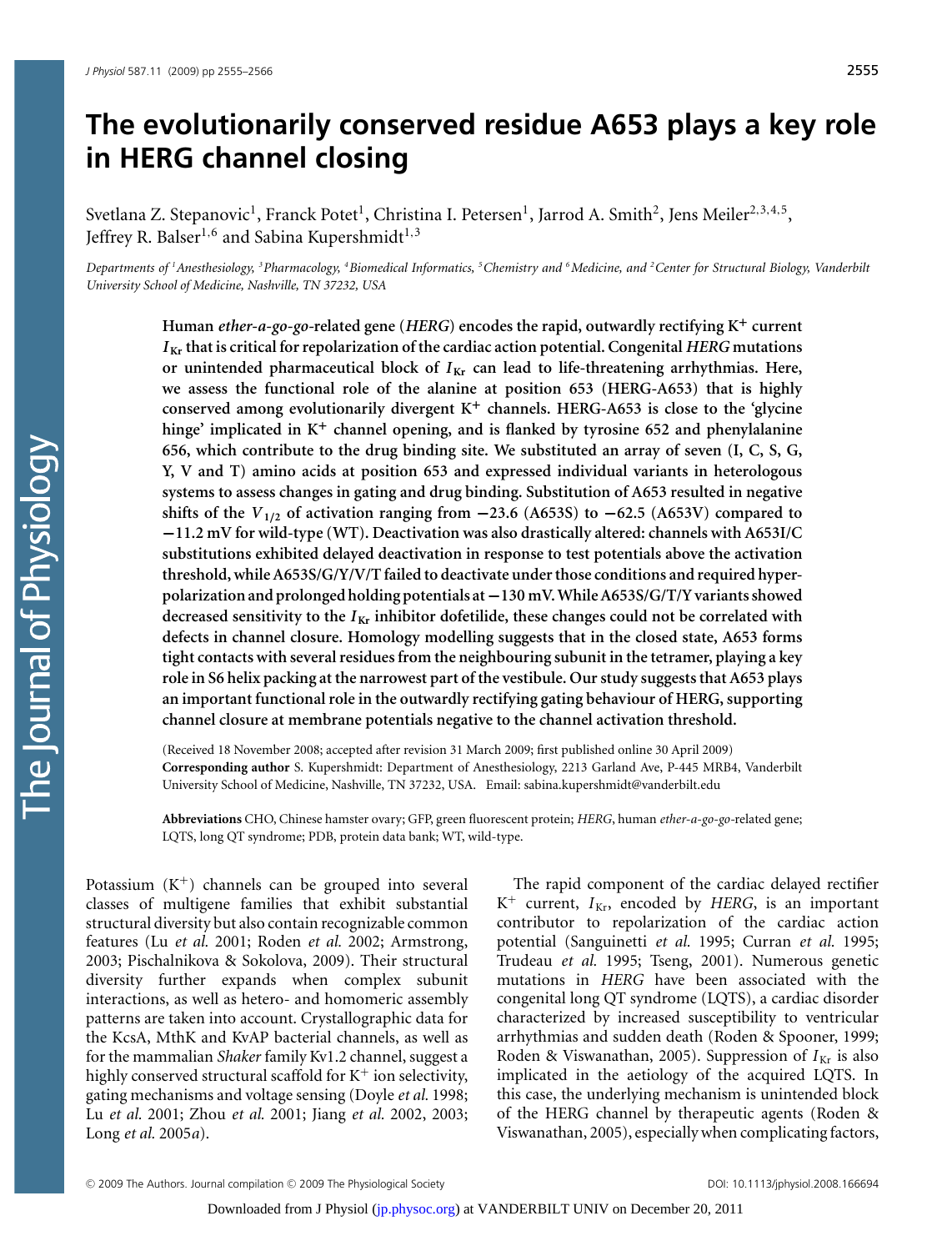such as structural heart disease or electrolyte imbalance are also present (Choy *et al.* 1996; Armoundas *et al.* 2001; Etheridge *et al.* 2003).

At the resting membrane potential HERG channels are normally closed, in contrast to inward rectifier K<sup>+</sup> channels that regulate the cell membrane potential. Upon depolarization, HERG displays peculiar gating properties that combine channel opening and rapid inactivation, limiting the outward current. Upon repolarization, channels recover from inactivation more rapidly than they close (deactivate), evoking a large outward current that augments cellular repolarization (Smith *et al.* 1996). The majority of drugs that target HERG require the opening of the channel's intracellular gate for binding (Snyders & Chaudhary, 1996; Spector*et al.* 1996;Kiehn*et al.* 1996; Zou *et al.* 1997; Kamiya *et al.* 2006). Studies in voltage-gated  $K^+$  channels implicate the so-called 'glycine-hinge' (Fig. 1) or the S4–S5 linker, in combination with the S6-COOH terminus region, in channel opening (Chen *et al.* 2001; Lu *et al.* 2001, 2002; Tristani-Firouzi *et al.* 2002; Decher *et al.* 2004; Long *et al.* 2005*a*,*b*). However, the exact position of the gate, and the mechanism of coupling between voltage sensing and opening and closing of the activation gate remain the subject of intense investigation for most voltage-gated ion channels.

The alanine (A) at position 653 in the S6 region of HERG (HERG-A653) is highly conserved across  $K^+$ channel families and species with few exceptions (KcSA and KvAP, Fig. 1). The glycine hinge (Fig. 1), implicated in K<sup>+</sup> channel opening (Jiang *et al.* 2002; Magidovich & Yifrach, 2004; Ding *et al.* 2005), is five residues upstream of A653. In addition, HERG-A653 is bracketed by two key aromatic residues, Y652 and F656 that are key to high-affinity drug binding of HERG (Lees-Miller *et al.* 2000; Fernandez *et al.* 2004; Kamiya *et al.* 2006). Our current findings indicate that HERG-A653 also influences drug binding.

Our functional data in *Xenopus* oocytes and mammalian cells indicate that channel deactivation and closure at physiologically relevant potentials is critically dependent upon residue 653. Computational modelling suggests that the WT alanine at position 653 packs with hydrophobic residues F656, V659 and I655 from the adjacent subunit at the closest contact points between neighbouring S6 domains in the closed state. Thus, the evolutionarily conserved A653 residue plays an essential functional role in HERG closure.

## Methods

## **Mutagenesis and channel expression in** *Xenopus* **oocytes and mammalian cells**

ດ

Mutations were introduced in the *HERG* cDNA contained on plasmid pSP64T (Promega, Madison, WI, USA)

|                   | <b>Selectivity</b><br>filter                         | hinge  | 653 |
|-------------------|------------------------------------------------------|--------|-----|
|                   |                                                      |        |     |
| <b>HERG</b>       | YFTFSSLTSVGFGNVS--PNTNSEKIFSICVMLIGSLMMASIFGNVSAIIOR |        |     |
| $Unc-103$         | YFTLSTITSIGFGNVSATTDS--EKIFTIIMMILGSLMYASVFGNVSAIIOR |        |     |
| CNGA <sub>1</sub> | YWSTLTLTTIG--ETPP-PVRDSEYFFVVADFLIGVLIFATIVGNIGSMISN |        |     |
| hGIRK2            | LFSIETETTIGYGYRVITDKCPEGIILLLIOSVLGSIVNAFMVGCMFVKI-- |        |     |
| hIRK1             | LFSIETOTTIGYGFRCVTDECPIAVFMVVFOSIVGCIIDAFIIGAVMAKM-- |        |     |
| hBK               | YLLMVTMSTVGYGDVY--AKTTLGRLFMVFFILGGLAMFASYVPEIIELIGN |        |     |
| MthK              | YWTFVTIATVGYGDYS--PSTPLGMYFTVTLIVLGIGTFAVAVERLLEFLIN |        |     |
| Dradio            | YWAVVTVTTVGYGDIS--PKTGLGKFIATLAMLSGYAIIAVPTGIVTVGLOO |        |     |
| hSK3              | WLISITFLSIGYGDMV--PHTYCGKGVCLLTGIMGAGCTALVVAVVARKLEL |        |     |
| rkv1.4            | WWAVVTMTTVGYGDMK--PITVGGKIVGSLCAIAGVLTIALPVPVIVSNFNY |        |     |
| Shaker            | WWAVVTMTTVGYGDMT--PVGVWGKIVGSLCAIAGVLTIALPVPVIVSNFNY |        |     |
|                   |                                                      |        |     |
|                   |                                                      |        |     |
|                   |                                                      | $\sim$ |     |

| KcsA        | WWSVETATTVGYGDLY--PVTLWGRCVAVVVMVAGITSFGLVTAALATWFVG |
|-------------|------------------------------------------------------|
| <b>KvAP</b> | WWAVVTATTVGYGDVV--PATPIGKVIGIAVMLTGISALTLLIGTVSNMFQK |

## **Figure 1. Amino acid alignment of the S6 transmembrane segments in HERG and twelve other K+ channels**

HERG-A653, a residue conserved in all channels except KcsA and KvAP is boxed. The positions of the selectivity filter and glycine hinge (G-hinge) are indicated by a black bar on the top, and other residues mentioned in the text are shaded.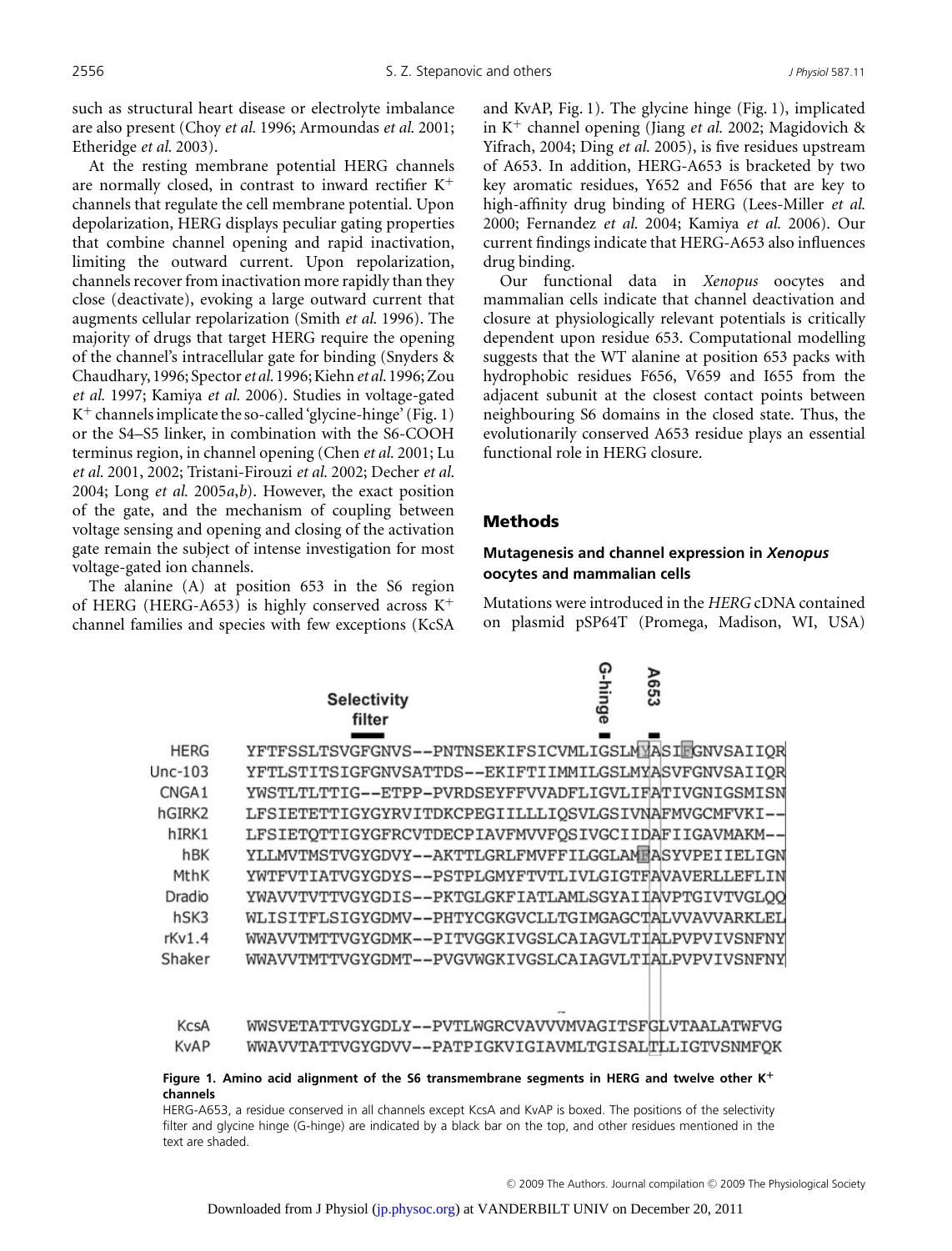using the Quick Change site-directed mutagenesis kit from Stratagene (La Jolla, CA, USA) and confirmed by sequencing the entire *HERG* cDNA. Constructs were linearized with *Eco*R I and RNA transcribed with SP6 RNA polymerase using the mMessage mMachine Kit from Ambion (Austin, TX, USA). *Xenopus laevis* oocytes were kindly provided by Dr Louis DeFelice's laboratory at Vanderbilt University and prepared as described previously (Adams & DeFelice, 2003) according to IACUC guidelines. Vanderbilt is fully accredited by the Association for Assessment and Accreditation of Laboratory Animal Care. Oocytes were injected on the same day with 50 ng cRNA/oocyte and stored at 18◦C for 12–16 h in ND96 solution (96 mm NaCl, 2 mm KCl, 1 mm  $MgCl<sub>2</sub>$ , 5 mM Hepes, pH 7.6) supplemented with 0.6 mM  $CaCl<sub>2</sub>$ , 1 mM sodium pyruvate, 5% dialysed horse serum and  $100 \mu$ g ml<sup>-1</sup> streptomycin–tetracycline.

The *HERG* mutations were transferred to a mammalian expression vector, by transferring a 1.6 kb *Bst*X I and *Xho* I restriction enzyme fragment to the WT *HERG* backbone contained on pCGI (Kupershmidt *et al.* 2003), a bicistronic vector also expressing the green fluorescent protein (GFP). All plasmids were validated by sequencing. Chinese hamster ovary (CHO-K1) cells growing in 60 mm dishes were transfected with 3 *μ*g of *HERG* (or *HERG* variant) cDNA contained on plasmid pCGI using FuGENE (Roche Applied Science).

## **Electrophysiology and drug application**

The two-microelectrode voltage-clamp technique was used to record ionic currents with an Oocyte Clamp OC-725C (Warner Instruments). Currents were recorded at room temperature (RT) (22–24◦C) 18–72 h after cRNA injection. Glass microelectrodes (borosilicate, thin wall with filament) were pulled using a Flaming–Brown micropipette puller P-87 (Sutter Instruments) to obtain resistances of 1–3 MΩ when filled with 3 M KCl. Currents were recorded in ND96 solution adjusted to pH 7.6. Drugs were applied by adding an appropriately concentrated stock solution to a premeasured bath volume. Drugs were prepared in acidified water for better dissolution and kept at −20◦C for long-term storage, or at 4◦C for short-term use.

Green fluorescent CHO cells were chosen for analysis, and HERG currents were recorded using the whole-cell patch clamp technique as described previously (Kupershmidt *et al.* 2003) using glass pipettes of 2–5 M resistance. The standard intracellular (pipette) solution contained (in mM): 110 KCl, 10 Hepes, 5 K4BAPTA, 5 K<sub>2</sub>ATP, 1 MgCl<sub>2</sub>, adjusted to pH 7.2 with KOH to yield a final intracellular  $K^+$  concentration of 145. The extracellular (bath) solution contained (in mM): 140 NaCl, 5.4 KCl, 1  $MgCl<sub>2</sub>$ , 10 Hepes, 10 glucose, 2 CaCl<sub>2</sub>, adjusted to pH 7.4 with NaOH. Patch-clamp measurements were performed at RT, 12–24 h post-transfection. Leak subtraction was not used.

#### **Data analysis**

Current recordings were acquired using Clampex 8.1 software. Clampfit 8.1 (Axon Instruments) and Origin 6.1 (Microcal Software) were used for data analysis. Data are presented as mean  $\pm$  s.e.m., and statistical significance was tested using Student's independent *t* test. Differences were considered significant at *P <* 0.05, unless otherwise noted. The holding potential was −80 mV in oocytes and −130 mV in CHO cells.

Activation and inactivation curves were fitted to a Boltzmann function (continuous lines) of the form:  $I = 1/[1 + \exp(V_t - V_{1/2})/\delta)]$ , where  $V_{1/2}$  is the half-activation potential and *δ* is the slope factor.

Deactivation time constants were obtained by fitting current traces to the standard bi-exponential curve according to the formula:  $f(t) = A_f \exp(t/\tau_f) +$  $A_s \exp(t/\tau_s) + C$ .  $\tau_f$  is the time constant of the fast component,  $\tau_s$  is the time constant of the slow component, *A*<sup>f</sup> and *A*<sup>s</sup> are the relative amplitudes of the fast and slow components, and *C* is a constant.

#### **Molecular modelling**

Homology models of the HERG pore region in the open and closed states were constructed based upon the X-ray crystal structures of KvAP (protein data bank (PDB) entry: 1ORQ) and KcsA (PDB entry: 1K4C), respectively. We used the BCL::Align software to align the HERG sequence onto each template structure. Ten open- and closed-state homology models of the wild-type (WT) HERG monomer were then constructed using the loop-building mode in Rosetta (Rohl *et al.* 2004; Masetti *et al.* 2007). Residues corresponding to the 37 amino acid loop between S5 and the P-loop were removed (residues 574–609), as this region of the protein cannot be reliably modelled due to the absence of template coordinates. Tetramer models were generated by aligning the HERG monomer models onto the tetrameric crystal structure templates using UCSF Chimera software (Pettersen *et al.* 2004). At this stage, one copy each of the WT open- and closed-state tetramer model was modified to produce A653C, A653G, A653I, A653S, A653T, A653V and A653Y mutant tetramers. The WT and mutant tetramer models were then refined using several rounds of side chain repacking and gradient minimization in Rosetta, until the models converged in both energy and coordinate space. The lowest energy closedand open-state models were then selected for further analysis. Additional details of the methodology used here

<sup>© 2009</sup> The Authors. Journal compilation © 2009 The Physiological Society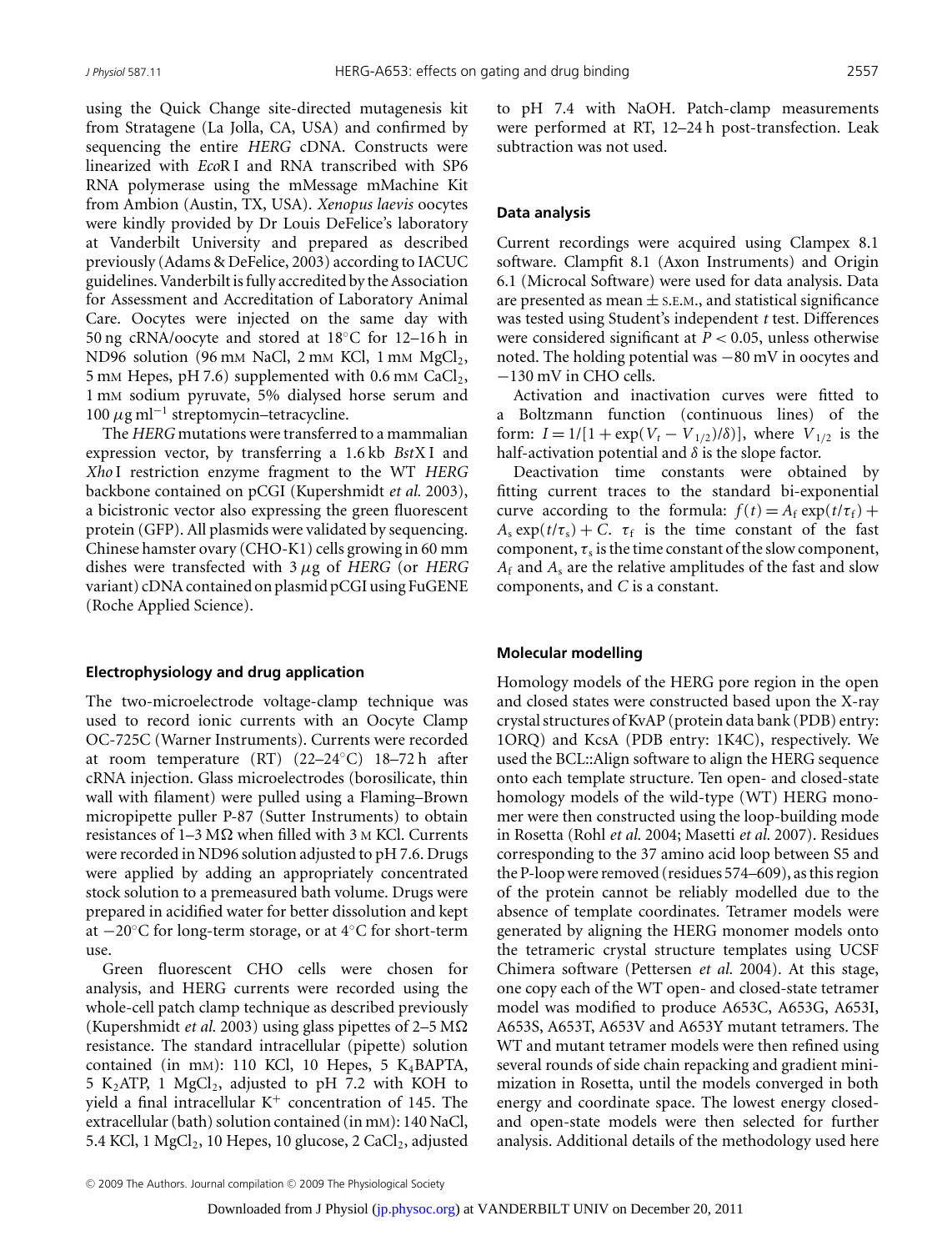have been previously described elsewhere (Smith *et al.* 2007).

## Results

# **The alanine at position 653 is critical for channel deactivation and closure**

To investigate the role of the highly conserved alanine residue at position 653 in HERG gating, we assessed the functional effects of seven point mutations, chosen to introduce diverse structural elements at that position. All seven mutants, A653C/I/G/S/T/V and A653Y, were expressed and displayed measurable currents in *Xenopus* oocytes, leading us to conclude that membrane trafficking was not impeded in this system.

Uninjected oocytes were assessed for endogenous currents under the same voltage-clamp protocol in parallel experiments and recordings were made only if background currents were negligible. Currents elicited in response to a 'standard' voltage protocol are shown in Fig. 2*A*. Under these conditions, WT channels open at potentials above −50 mV and fully deactivate within 2 s when repolarized to −70 mV (Fig. 2*A*, WT). However, mutant channels deactivated more slowly (A653C and I) or showed little to no deactivation (A653S/G/Y/V/T, Fig. 2*A*) in response to pulses above −70 mV. They conduct inward current in response to more hyperpolarized potentials (bottom



#### **Figure 2. Functional effects of seven variants at HERG position 653**

*A*, HERG currents in *Xenopus* oocytes were measured in response to the voltage protocol, shown on the right. A653C and A653I are closed at potentials negative to −60 mV and, when compared to WT, show slower but prominent deactivation upon hyperpolarization to −70 mV. A653S/G/Y/V/T show progressively greater defects in deactivation at −70 mV, as well as inward conduction at more negative potentials. *B*, activation curves for WT-HERG and A653 variants expressed in CHO cells. The half-activation potential was −11.2 ± 2.2 mV (*n* = 6) for WT, −23.6 ± 4.2 mV (*n* = 6) for A653S, −24.6 ± 3.9 mV (*n* = 5) for A653G, −37.8 ± 5.8 mV (*n* = 6) for A653C, −53.5 ± 1.5 mV (*n* = 6) for A653Y, −62.5 ± 1.6 mV (*n* = 3) for A653V and −53.7 ± 4.9 mV (*n* = 4) for A653T (in all cases, *P* < 0.05). A653I did not express current in CHO cells. Centre, representative raw current traces from CHO cells transfected with 3 μg WT-HERG or A653T cDNA. Far right, voltage protocol used for transfected CHO cells. Cells were held at −130 mV, and then stepped to test potentials between −150 and +60 mV in 10 mV increments for 2 s before repolarizing to −130 mV. The cells were held at −130 mV for 15 s before the next test pulse.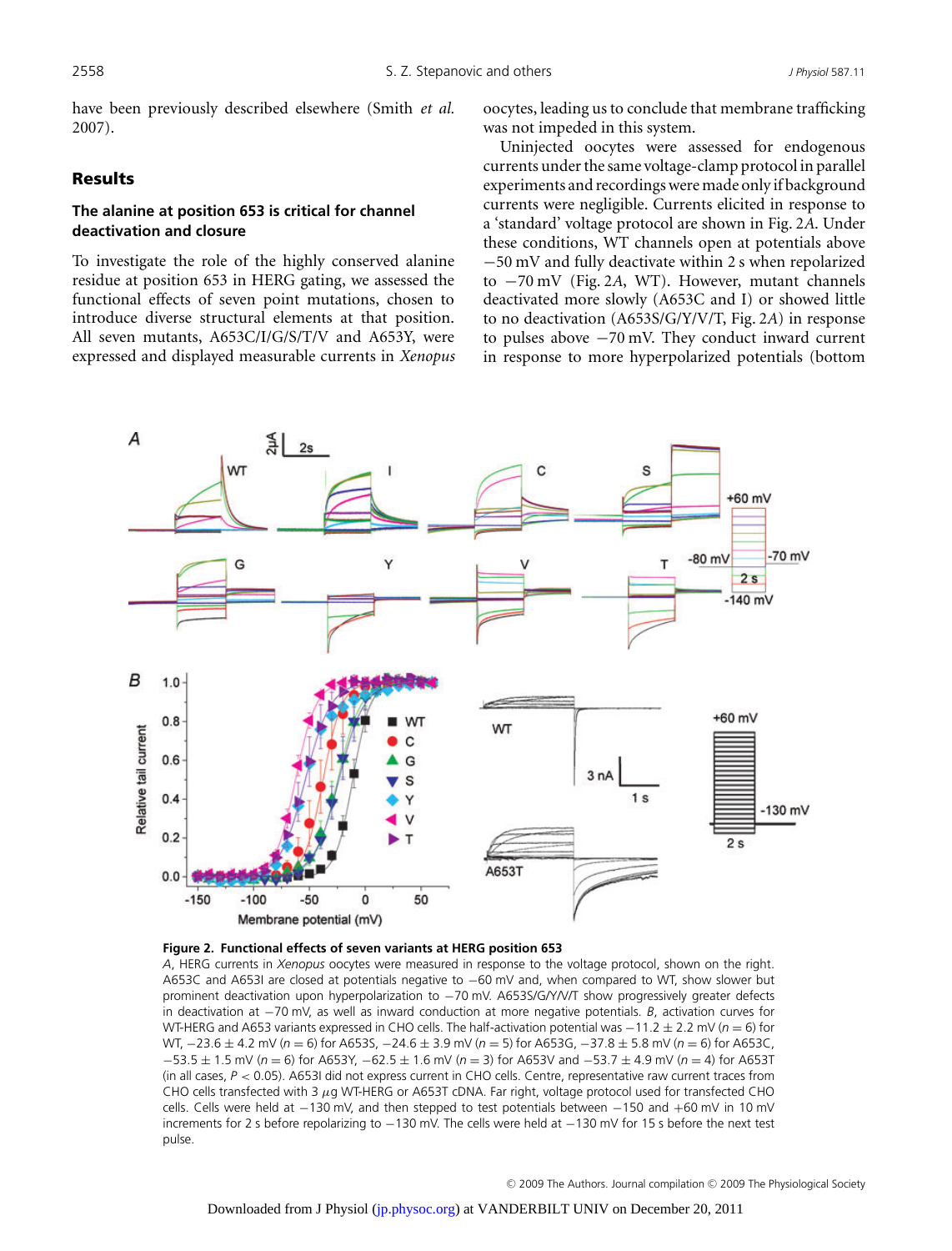row, Fig. 2*A*). This indicated that the A653 variants are impaired at achieving the closed state at physiologically relevant potentials and that very negative potentials may be required to allow them to deactivate. To achieve this, we changed the holding potential to  $-130$  mV.

To improve voltage control at these non-physiological test potentials, and to avoid possible endogenous background currents in *Xenopus* oocytes, we expressed the same variants in mammalian CHO cells for subsequent whole-cell patch-clamp analysis. As indicated by the voltage protocol in Fig. 2*B*, following voltage test steps ranging from  $-150$  to  $+60$  mV, we repolarized to −130 mV and recorded tail currents. The protocol also included a 15 s interval between test pulses to ensure complete closing of the channels and to allow us to construct activation curves for each mutant (Fig. 2*B*). Raw current traces for WT and a representative variant (A653T) elicited in response to this protocol are shown on the right. All mutant channels exhibit a pronounced leftward shift in voltage dependence of activation (Fig. 2*B*). The half-activation potential was  $-11.2 \pm 2.2$  mV ( $n = 6$ ) for WT, −23.6 ± 4.2 mV (*n* = 6) for A653S, −24.6 ± 3.9 mV (*n* = 5) for A653G, −37.8 ± 5.8 mV (*n* = 6) for A653C, −53.5 ± 1.5 mV (*n* = 6) for A653Y, −53.7 ± 4.9 mV for A653T ( $n = 4$ ) and  $-62.5 \pm 1.6$  mV ( $n = 3$ ) for A653V  $(P < 0.05)$ . Thus, the hyperpolarizing shift in  $V_{1/2}$ between WT and mutants ranged from −12.4 (A653S) to −51.3 mV (A653V). For each variant, the activation curve exhibited steep voltage dependence, indicating that the S6 domain remains closely coupled with the voltage sensor. The hyperpolarizing shift in  $V_{1/2}$  of activation, combined with the defects in channel deactivation, would result in inappropriate channel opening under physiologically relevant conditions. We were unable to collect data for A653I due to lack of currents expressed following multiple transfections of the mutant cDNA construct into CHO cells.

To describe channel deactivation in greater detail, we applied the following two-step protocol in *Xenopus* oocytes. Channels were depolarized for 500 ms to fully activate and inactivate all channels. We then applied a 2 s repolarizing pulse to −100 mV, during which WT channels quickly recover from inactivation and deactivate (see voltage protocol in Fig. 3*A*). We fitted deactivation traces to a standard bi-exponential curve and derived the slow (Fig. 3*A*) and fast (Fig. 3*B*) time constants of deactivation (see Methods). All but the A653I mutant exhibited a significant increase in the time constant for the slow component of deactivation,  $\tau_s$ , compared to the WT (Fig. 3A). The  $\tau_s$  (in ms) were  $210 \pm 52$  for WT, 364  $\pm$  100 for A653I, 552  $\pm$  95 for A653C, 824  $\pm$  154 for A653S,  $1358 \pm 95$  for A653G,  $1545 \pm 139$  for A653Y,  $1158 \pm 54$  for A653V and  $1380 \pm 143$  for A653T. The fast component of deactivation,  $\tau_f$ , was significantly changed in A653C (128  $\pm$  44 ms), A653S (131  $\pm$  23 ms) and A653G

 $(180 \pm 13 \text{ ms})$  when compared to WT  $(32 \pm 15 \text{ ms})$ . Thus, we observed an overall slowing in deactivation time constant, which was especially pronounced for the slow component, and which is reflected in the deactivation impairment illustrated in Fig. 2*A*.

#### **A653 variants do not affect inactivation properties**

Next, we assessed how residue A653 impacts the voltage dependence of inactivation. For HERG, the steady-state inactivation is typically assessed using a 3-step protocol (see inset in Fig. 4*A*) (Smith *et al.* 1996). Currents that declined at the negative voltages because of significant closing of channels due to deactivation were corrected by extrapolation as described previously (Smith *et al.*



**Figure 3. Variants at position 653 exhibit impaired deactivation** *A*, values (mean  $\pm$  s.E.M.) were obtained by double exponential fits to deactivating current traces recorded at −100 mV (see Methods). Slow deactivation time constants (in ms),  $\tau$  s, were 210  $\pm$  52 for WT,  $364 \pm 100$  for A653I, 552  $\pm$  95 for A653, 824  $\pm$  154 for A653S, 1358  $\pm$  95 for A653G, 1545  $\pm$  139 for A653Y, 1158  $\pm$  54 for A653V and 1380  $\pm$  143 for A653T. All but A653I were significantly different from WT ( $P < 0.05$ ,  $n = 3-9$ ). The voltage protocol is shown at the top. *B*, fast deactivation time constants,  $\tau_f$ , were: 32  $\pm$  15 for WT,  $82 \pm 25$  for A653I, 128  $\pm$  44 for A653C, 131  $\pm$  23 for A653S, 180  $\pm$  13 for A653G, 27  $\pm$  15 for A653Y, 69  $\pm$  17 for A653V and 99 ± 36 for A653T. A653C/S and G were significantly (∗*P* < 0.05,  $n = 3-9$ ) different from WT.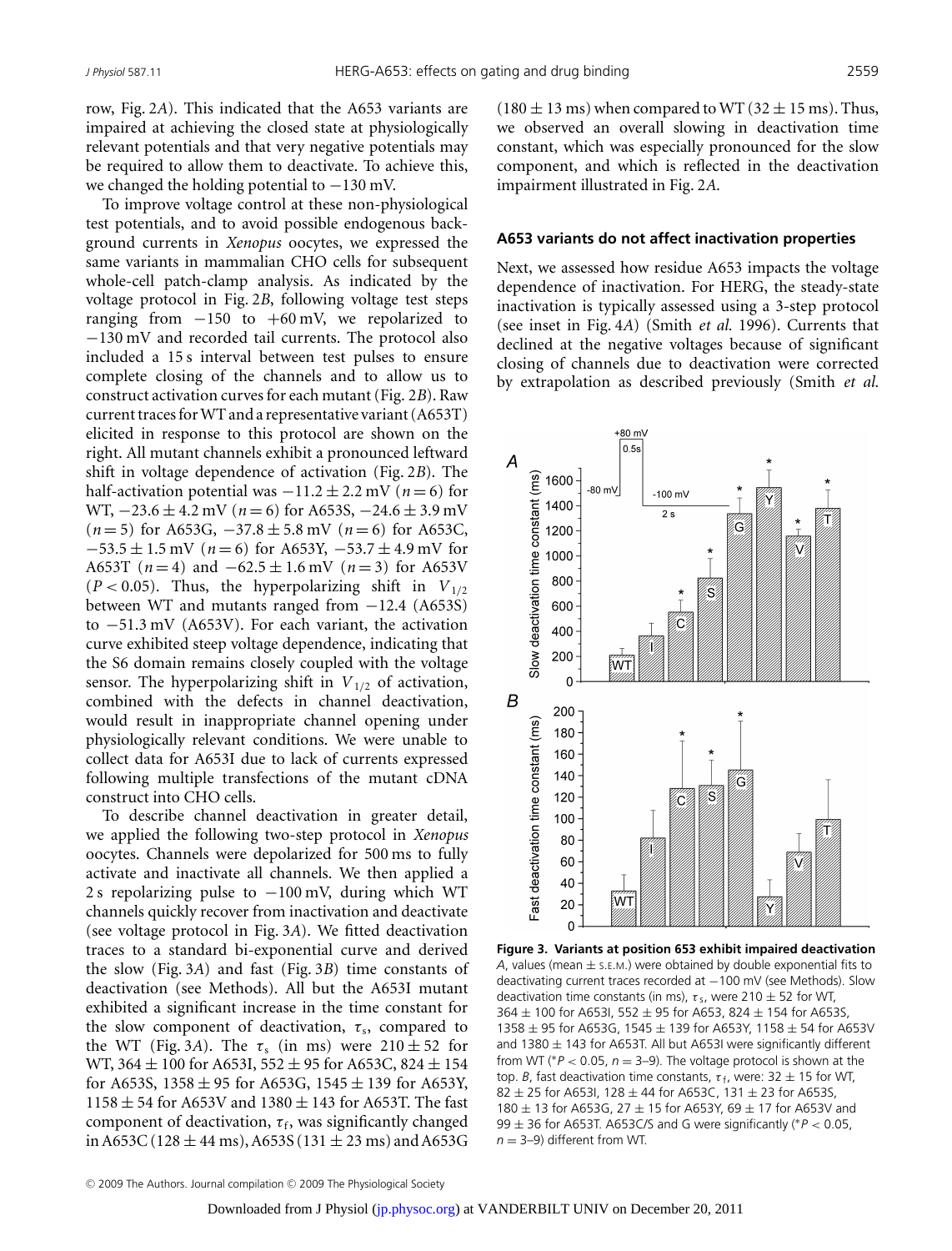1996). Figure 4*A*shows normalized current plotted against the clamp potential during the second voltage step, and fitted to a Boltzmann function. The *V*1*/*<sup>2</sup> of steady-state inactivation was significantly altered in two mutants, A653Y ( $-64.9 \pm 3.8$  mV) and A653G ( $-26.7 \pm 3.0$  mV) *vs.*  $-41.2$  ± 5.6 mV for WT (*P* < 0.05).

## **Residue 653 does not influence K<sup>+</sup> selectivity**

To test whether the A653 mutations affect the  $K^+$ selectivity of the HERG channel, we chose A653T as one of the most severely affected mutants and measured the effects of the amino acid change on reversal potential. There were no significant changes in the reversal potential between WT HERG (−86.0 ± 1.2, *n* = 23) and HERG-A653T ( $-87.1 \pm 0.9$  mV,  $n = 26$ ), indicating that amino acid substitutions at residue 653 do not affect  $K^+$  selectivity of HERG. In contrast, we found that the resting potential of oocytes expressing mutant channels differed significantly from those expressing WT channels (Fig. 4*B*). Given that  $K^+$  selectivity is not altered in the mutants, the increased hyperpolarization of the oocyte resting potential in mutants most probably results from the hyperpolarizing shift in voltage dependence of activation evident in Fig. 2*B*.

# **Mutating HERG-A653 affects channel block by dofetilide**

Given the location of the A653 residue between the Y652 and F656 residues, the putative receptor site for methanesulfonanilide drugs (Snyders & Chaudhary, 1996; Lees-Miller *et al.* 2000; Mitcheson *et al.* 2005; Kamiya *et al.* 2006), we tested whether the A653 mutations affect channel block by the prototypical HERG-inhibitor dofetilide. The onset of dofetilide block depends on channel opening and develops slowly with repeated pulsing. We therefore used a repetitive two-step protocol involving a 1 s depolarization to −20 mV, followed by a 3 s repolarization to −80 mV, for a total of 26 min where



## **Figure 4. Inactivation properties of HERG-653 variants, and resting membrane potential of injected oocytes**

*A*, steady-state inactivation was measured for WT and variants at position 653 using the voltage protocol shown in the inset. The *V*1/<sup>2</sup> of steady-state inactivation was  $-41.2 \pm 5.6$  for WT,  $-45.1 \pm 3.1$  for A653I,  $-40.8 \pm 7.6$  for A653C,  $-39.9 \pm 5.0$  for A653S, −26.7 ± 3.0 for A653G, −37.4 ± 3.5 for A653T, −48.1 ± 6.2 for A653V and −64.9 ± 3.8 for A653Y (*n* = 5–7); only A653Y and A653G differed significantly from WT (∗*P* < 0.05). *B*, resting potential of *Xenopu*s oocytes injected with WT and HERG-A653 variants ranged from  $-72 \pm 0.9$  to  $-90 \pm 0.8$  mV in the mutants *vs.*  $-63 \pm 0.5$  mV in WT);  $n = 12-76$ , ∗∗*P* < 0.01.

© 2009 The Authors. Journal compilation © 2009 The Physiological Society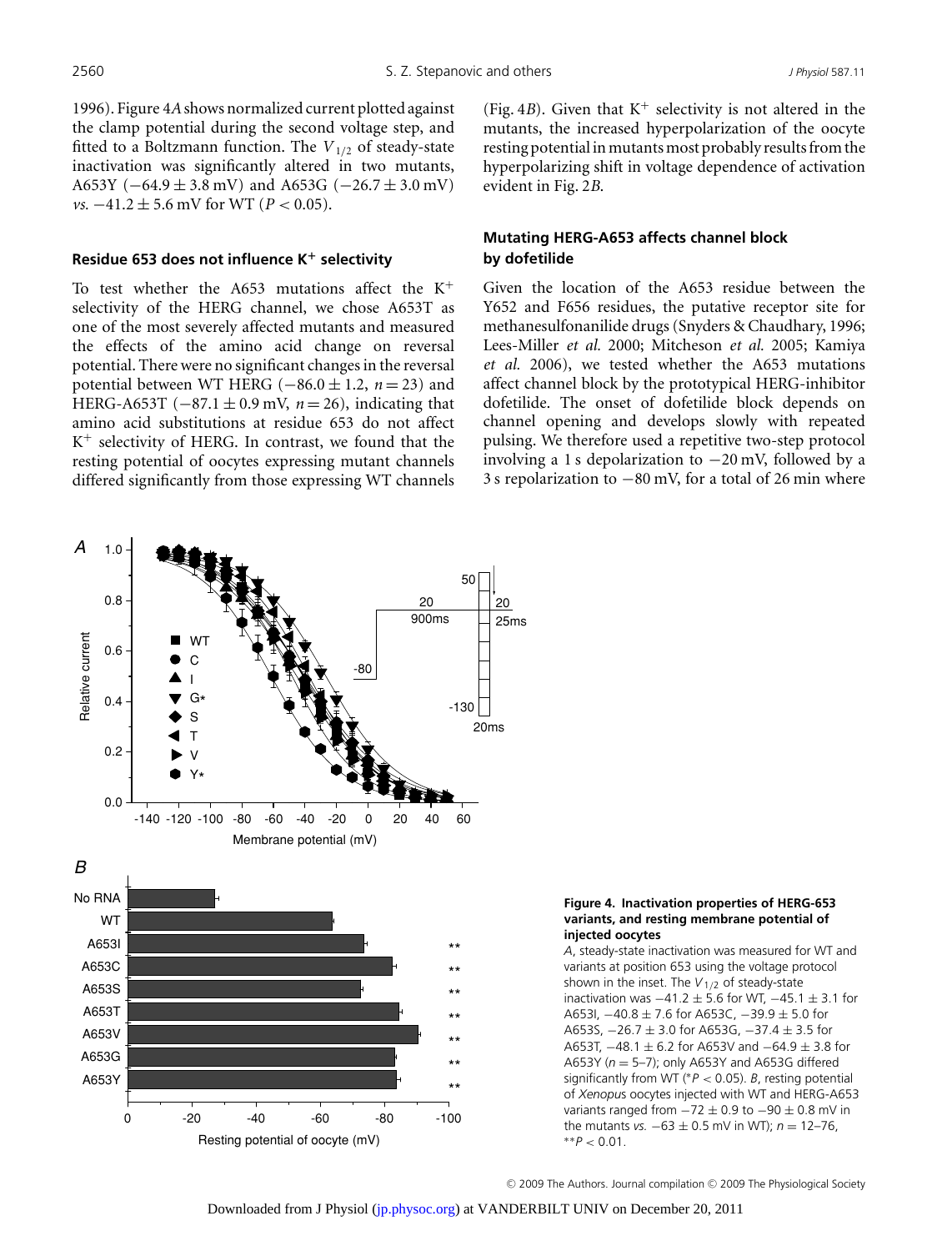the first 2 min are recorded in the absence of dofetilide. We measured the total reduction in activating current magnitude expressed as fraction of the control current, as an index of dofetilide block.

Figure 5 shows the fraction of HERG current blocked in response to  $1 \mu M$  dofetilide. We found one mutant (A653C) with slightly increased sensitivity to dofetilide, two mutants with sensitivity comparable toWT (A653I/V) and four mutants with significantly reduced sensitivity (A653S/G/T and Y). Even at saturating concentrations (10  $\mu$ M), dofetilide block is reduced in A653T compared to WT  $(0.71 \pm 0.09 \text{ vs. } 0.92 \pm 0.04)$  (Fig. 5, bottom). However, we discerned no correlation between the severity of the gating changes observed in Fig. 2 and drug sensitivity. We therefore conclude that the reduction in affinity observed with some of the A653 site variants is probably due to effects on the binding site rather than effects on gating.

# **Computational modelling suggests A653 anchors the narrowest part of the vestibule in the closed state**

The molecular basis of the role of A653 in channel function was explored using homology modelling techniques. We examined the interactions of HERG residue 653 in 3-D

homology models of open- and closed-state HERG for WT, as well as for the individual A653C/G/I/S/T/V/Y mutants. Figure 6 shows the WT and the A653T variants modelled in the closed state. The most striking finding was that, in the closed-state models, A653 occupies a position in the S6 helix which is in very close proximity to the S6 helix of an adjacent subunit (Fig. 6*A* and *B*). This proximity is lacking in the open state. Measuring inter-residue distances across the S6–S6 interface of two adjacent subunits confirms that, in the closed state, three of the closest five inter-S6 contacts involve A653 interacting with F656, V659 and I655 (Table 1). The smallest distance across this interface occurs between A653 of one subunit and F656 of the adjacent subunit (average  $C\alpha$ – $C\alpha$ / $C\beta$ – $C\beta$  distance = 5.2 Å) while in the open state this distance is  $10.1$  Å. In the closed-state model, A653 is buried at the centre of a hydrophobic pocket formed by the side chain of L650 from its own subunit and the side chains of F656, V659 and I655 from S6 of the adjacent subunit (Fig. 6*D*). The fact that this hydrophobic cluster forms the closest contacts between adjacent S6 helices, at the site of narrowest constriction in the vestibule, is suggestive that it plays an important role in stabilizing the structure of the closed-state tetramer.



## **Figure 5. A specific subset of substitutions at position 653 affect dofetilide sensitivity of the HERG channel**

Oocytes were repeatedly stepped from the resting potential to −20 mV for 1 s and then stepped back to −80 mV for 3 s (see inset) for the total of 26 min. Exposure to 1  $\mu$ M dofetilide followed a 2 min drug-free period in which the current was allowed to stabilize. The fraction of blocked current measured at 26 min is shown as mean  $\pm$  s.E.M. (*n* = 6–23), ∗∗*P* < 0.01. The two lowest bars show the fraction of blocked current after application of 10 μ<sup>M</sup> dofetilide, using the same protocol and the most drug-resistant variant, A653T. There was no direct correlation between drug sensitivity and gating characteristics.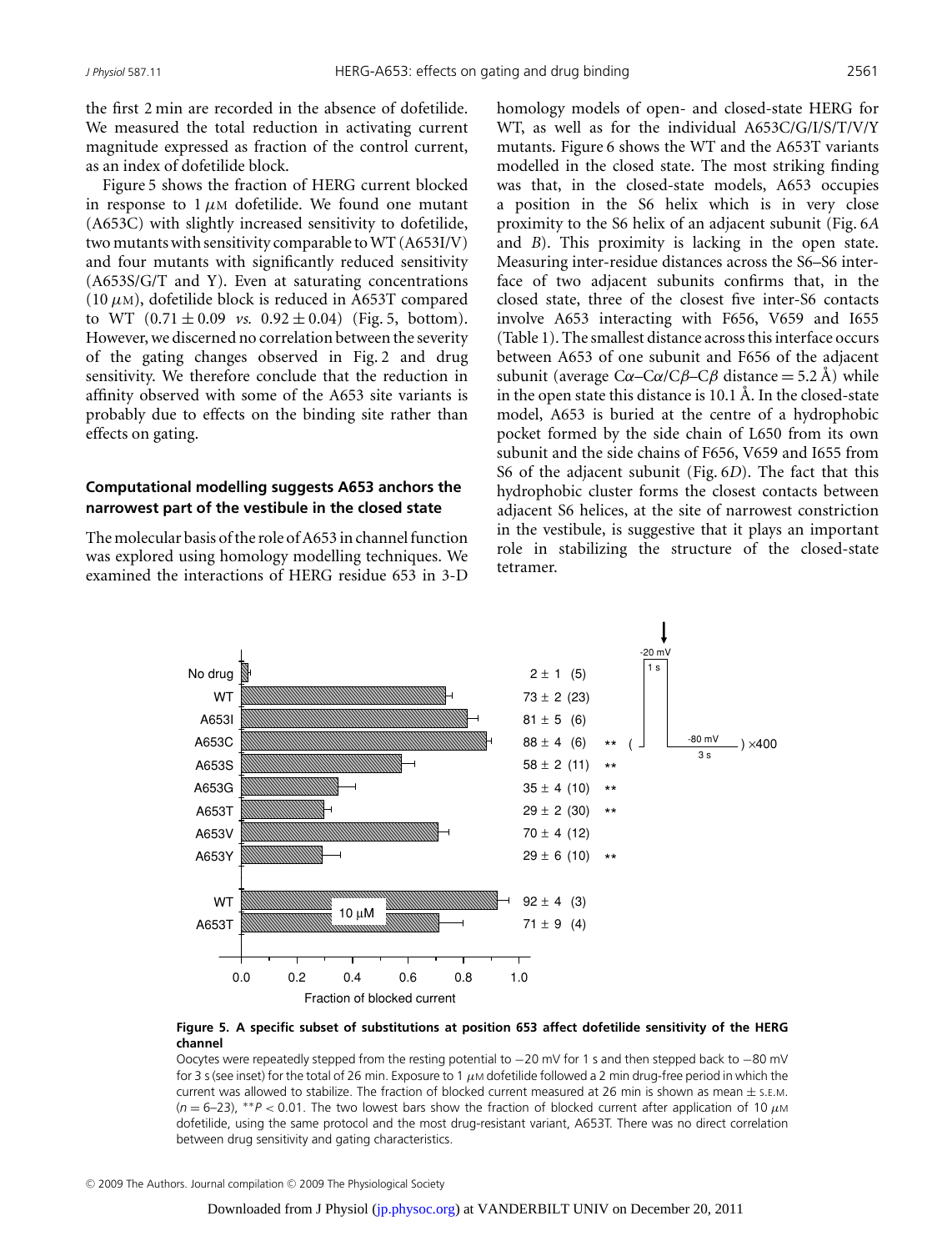**Table 1. Closest WT S6–S6 helix contacts, as measured by the averaged C***α***–C***α***/C***β***–C***β* **distances between residues of adjacent S6 helices in the closed-state model**

| Residue pairs | Average $C\alpha C\beta$<br>inter-S6 distances (Å) |  |
|---------------|----------------------------------------------------|--|
| A653A-F656F   | 5.2                                                |  |
| A653A-V659V   | 5.9                                                |  |
| A661A-1663I   | 5.9                                                |  |
| S654S-V659V   | 6.0                                                |  |
| A653A-1655I   | 6.1                                                |  |

The observation that the A653 side chain is buried at the centre of this pocket implies a structural constraint that limits which modifications will be tolerated at position A653 in the closed state without perturbing the relative packing of adjacent S6 helices and/or F656 side chains in the vestibule. To test this hypothesis, structural perturbations introduced by A653 mutations were studied computationally. Consistent with this hypothesis, significant alterations of the packing arrangement were observed (see, e.g. Fig. 6*C*). For example, significant alteration of the F656 packing arrangement was observed in A653C/I/S/T/V and A653Y mutants, where there are gross steric clashes at the mutation sites that disallow the wild-type F656 rotamer conformations given the backbone geometry of our closed-state template. Such severe modifications in packing at this site would be expected to alter channel structure/function. Only A653G was arranged in a manner that allowed the F656 side chains to adopt a nearly WT conformation. However, due to the inherent flexibility that glycine introduces into the backbone (Magidovich & Yifrach, 2004; Ding *et al.* 2005), it is difficult to conclude precisely how this mutation might affect channel gating based on these models alone.



**Figure 6. Molecular modelling of the closed and open states of the HERG channel at position 653** *A*, closed-state of wild-type HERG tetramer. *B*, close-up of the WT pore model in the closed state. *C*, close-up of the A653T mutant pore in the closed state. Side chain atoms of A653 and F656 are shown as spheres to highlight their interactions at the closest point of contact between adjacent S6 helices. Helices and residues are coloured by chain identity. *D*, hydrophobic pocket surrounding A653 residue. In the closed-state model, a hydrophobic cluster is formed by the side chains of A653 (red) and L650 (grey) from one subunit, and I655 (green), V659 (purple) and F656 (blue) from the adjacent subunit. The placement of A653 in a tight hydrophobic pocket may result in the observed intolerance for mutation. Residues 653 and 656 are indicated by arrows.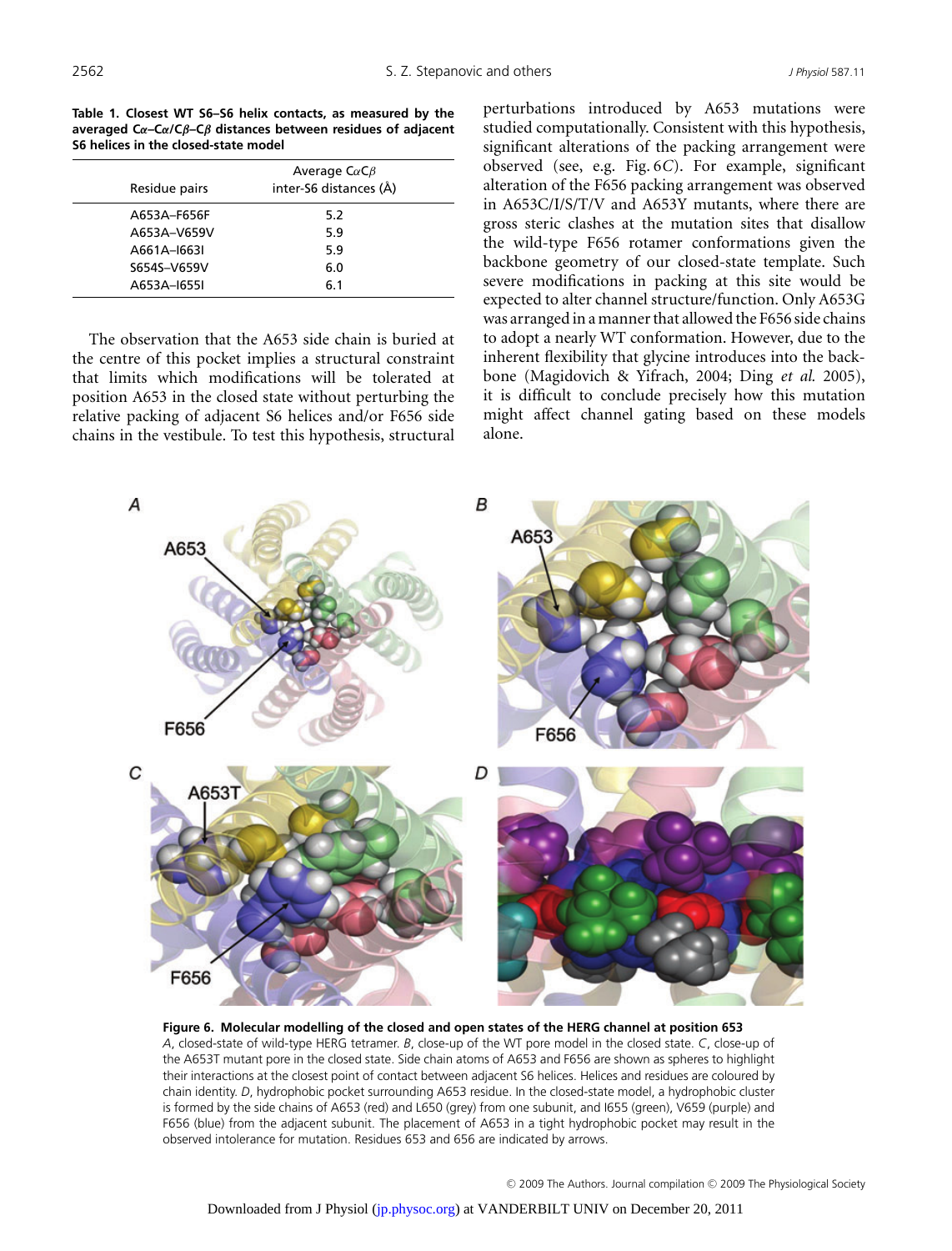## **Discussion**

This study focuses on the function of residue A653, located in the S6 transmembrane domain of HERG, which is highly conserved in the pore region of a variety of  $K^+$  channels (Fig. 1). We find that amino acid substitutions at that position cause a spectrum of gating changes. All of the A653 variants caused leftward shifts in the  $V_{1/2}$  of activation by as much as  $-51.3$  mV. In addition, deactivation was greatly affected in all mutants, and in some cases (A653T/V/Y/G) the closed state could only be induced after stepping to very hyperpolarized potentials (below  $-100 \text{ mV}$ ) and holding for prolonged time periods. Use of the standard voltage-clamp protocol described in Fig. 2*A* revealed that A653S/G/Y/V and T show progressively greater defects in deactivation measured at−70 mV, as well as inward conduction at more negative potentials (see Fig. 2*A*) due to an accumulation of open channels. This indicates that these variants do not close in the physiologically relevant voltage range. A653I/C were least affected in that they deactivated at potentials negative to −60 mV (i.e. below the activation threshold), although they too displayed slowed deactivation kinetics. However,  $K^+$  selectivity was not altered, and only two mutants, A653Y and A653G, displayed significantly altered voltage dependence of inactivation (Fig. 4*A*). The leftward shift in the activation curve and the slowed deactivation is consistent with a stabilization of the open state for all variants at position 653.

Mutations in related channels at positions homologous or close to HERG-A653 also result in constitutively open channels, or dramatic changes in channel opening/closing. For example, mutating the homologous alanine of the cyclic nucleotide-gated CNGA1 channel to a cysteine (A388C, Fig. 1), coupled with conjugation by 2−aminoethyl methane thiosulfonate hydrobromide (MTSEA), results in a channel that is constitutively open, even in the absence of ligand (Flynn & Zagotta, 2003). Another example is seen in a voltage-sensitive *Shaker*-KcsA chimera, where alanine substitution of the native G (G104A) at the position homologous to HERG-653 (see Fig. 1) alters the channel *I*–*V* relationship (Lu *et al.* 2001). The F380Y-substituted Ca<sup>2+</sup>-activated BK<sub>Ca</sub> channel causes a  $-150$  mV shift in the  $V_{1/2}$  of activation, yielding channels that remained open even in the absence of stimulation by  $Ca^{2+}$  (Lippiat *et al.*) 2000). BK $_{Ca}$ -F380 is located at a position analogous to HERG-Y652 (Fig. 1, grey shading), one amino acid upstream of HERG-A653. Finally, a mutation in the *Caenorhabditis elegans* HERG homologue, UNC103, at the analogous position A334T (see Fig. 1), causes an *in vivo* phenotype in *C. elegans* that is consistent with inappropriate  $K^+$  channel hyperpolarization (Petersen *et al.* 2004). A similar phenotype is reported as a consequence of channel opening at hyperpolarized

potentials in the homologous A to V mutation in the *C. elegans* egl-2 channel, and in the mouse eag channel (Weinshenker *et al.* 1999). While this manuscript was in preparation, Brown *et al.* reported functional findings that are compatible with our own, using substitution mutations of HERG-A653 (Brown *et al.* 2008). In addition, these authors reported that oxidation of A653C HERG alters the gating of the mutant channel, although the effect was not reversible upon addition of DTT, indicating that disulfide bonds between adjacent 653C residues are unlikely.

Very recently, a study of cysteine substitutions at various positions throughout the HERG S6 domain (but not including A653) described slowed deactivation and negative shifts in the  $V_{1/2}$  of activation in response to some of the variants studied (Wynia-Smith *et al.* 2008). The S654C mutation, affecting the residue immediately downstream, resulted in only minor gating changes, further highlighting the unique importance of A653. This observation is consistent with our model, where S654 is located on the outer face of S6 pointing away from the adjacent subunit and toward the S5 helix of the same subunit.

Two bulky aromatic residues, Y652 and F656 (Fig. 1, grey shading) that are bracketing A653, are crucial for high affinity drug binding to several chemically divergent compounds, including the class III anti-arrhythmic agent dofetilide (Spector *et al.* 1996; Fernandez *et al.* 2004; Mitcheson *et al.* 2005; Kamiya *et al.* 2006). Prior studies have correlated specific gated states and drug sensitivity of HERG (Carmeliet, 1992; Snyders & Chaudhary, 1996; Spector *et al.* 1996; Kiehn *et al.* 1996; Herzberg *et al.* 1998; Ficker *et al.* 1998, 2001; Mitcheson *et al.* 2000; Tsujimae *et al.* 2004). Sanguinetti's group described the drug sensitivity and gating phenotype of HERG variants in which the Y and F residues are substituted using a number of diverse amino acids (Chen *et al.* 2002; Fernandez *et al.* 2004). While the substitutions disrupted channel closure and drug sensitivity to varying degrees, the two effects did not correlate well and were not closely related. Similarly, our results (Fig. 5) indicated no consistent correlation between drug sensitivity and the gating defects. We therefore conclude that affinity to dofetilide in some of the variants was altered due to the effect of A653 on the drug binding pocket, rather than deactivation gating. The gating characteristics of HERG variants at position 656 have been described (Mitcheson *et al.* 2000; Lees-Miller *et al.* 2000; Fernandez *et al.* 2004); they do not show drastically altered deactivation or defects in closing.

We constructed computational models of the HERG S5 to S6 domains in the closed and open states via homology modelling using KcsA (PDB entry: 1K4C) as the template for the closed state and KvAP (PDB entry: 1ORQ) as the template for the open state structure. The resulting models are similar (root mean square deviation  $\sim$ 3.0 Å) to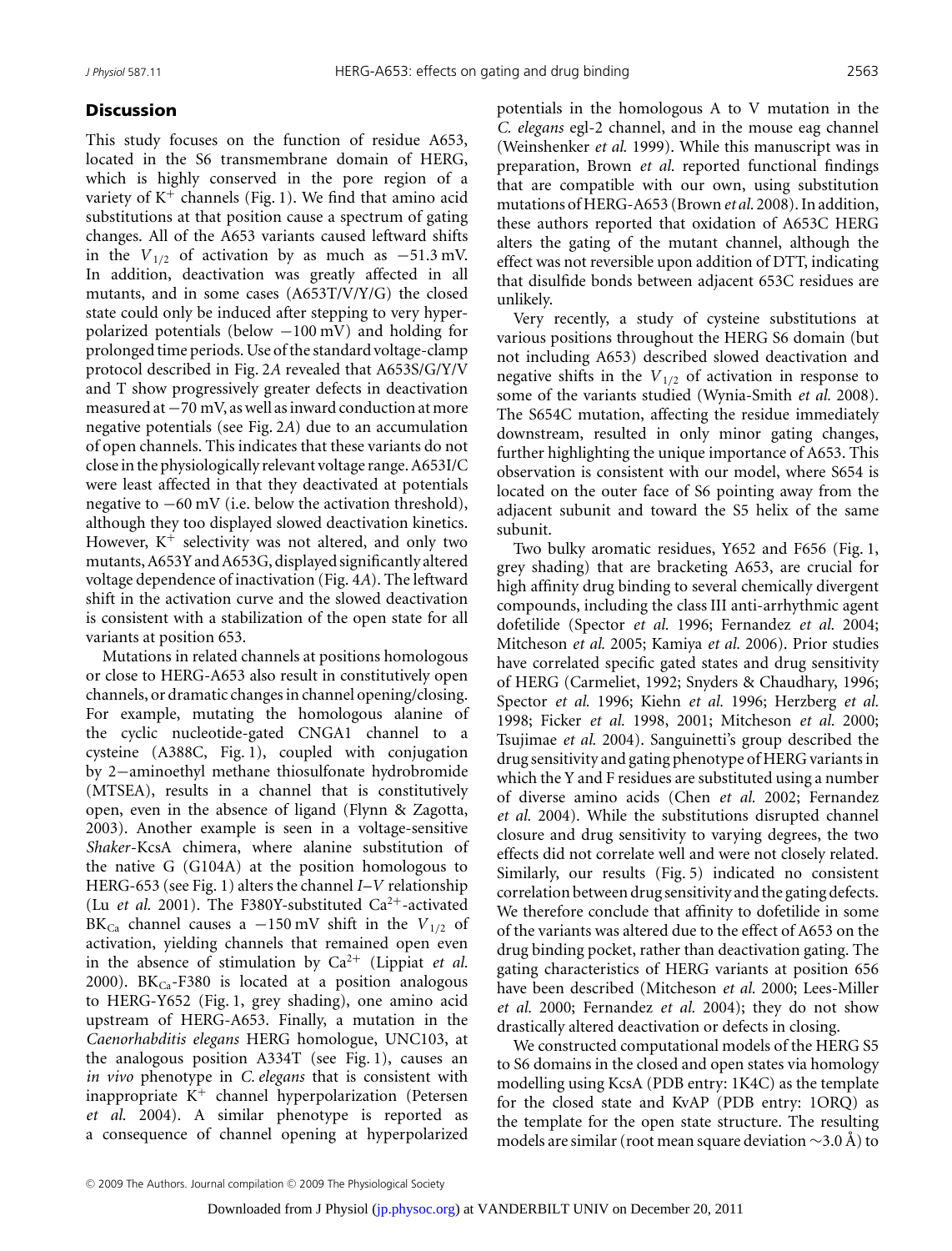previously published models (Masetti *et al.* 2007) built using a united-atom molecular dynamics approach. Analysis of the homology models indicates that HERG-A653 plays an important role in stabilizing the closed-state conformation through interactions with HERG-F656, V659 and I655 of the neighbouring subunit. The packing of the A653 side chain between the side chains of F656, V659 and I655 appears to form a hydrophobic cluster (Fig. 6*D*) that constitutes the closest packing between adjacent S6 helices as well as the narrowest point within the channel cavity itself. Indeed, Brown *et al.* recently showed (Brown *et al.* 2008) that mutating residue 656 prevents the hyperpolarizing shift in  $V_{1/2}$  of channel activation observed with A653V, thus demonstrating a functional interaction between residues 656 and 653.

Based on the crystal structure of MthK, Jiang *et al.* (2002) suggested an important role for MthK-A88 (homologous to HERG-A653, Fig. 1), as the narrowest point of the open intracellular cavity in permitting ion flow. Fernandez *et al.* (2004) suggested F656 as the defining constriction point in the closed-state pore. Our model appears to unify these two prior observations by implicating the interaction between A653 and F656, among others, as being a key stabilizing factor in the S6–S6 packing interface. The details of the S6–S6 packing interface necessarily define the constriction point of the vestibule in the context of the tetramer. Our model therefore suggests that A653 is a key determinant of the tertiary arrangement of S6 helices in the closed-state tetramer, and is therefore central to defining ion channel gating.

The current phenotypes of the seven variants we tested did not permit a straightforward correlation between the hydrophobicity or size of individual amino acid substitutions and effects on deactivation gating, suggesting that the closed state is determined by more than one variable at that position. At present, we can only speculate about reasons why certain substitutions at position 653 prevent channel closing at physiologically relevant potentials, whereas others do not. (1) Glycine in the A653G variant may confer extra flexibility on the S6 helices allowing for a hinged bending and opening ('leaking') of the channel (Magidovich & Yifrach, 2004; Ding *et al.* 2005). (2) Our model suggests that the large residue introduced with the A653Y or A653T mutation would not fit the narrowest point of the cavity, and would destabilize the closed state, as well as perhaps stabilize the open state through interaction with Y652 on the same subunit in the case of A653Y. (3) Compared to A, V and T have an extra methyl or hydroxyl group that may disrupt interactions with the S6 backbone and F656 side chains in the closed state, or may otherwise stabilize the open state. (4) A653I may have relativelyminor overall effects because isoleucine has a methyl group that may be engaged, despite the fact that its branch chain is relatively large. The packing of the helices and function of substituted amino acids will be the subject of future studies.

In summary, the gating effects of the A653 variants described in this study, in combination with computational modelling results, demonstrate the critical involvement of this residue in the  $K^+$  channel closure. Depending on the individual characteristics of the amino acid occupying this position, channel closing at physiological potentials is impaired to varying degrees. The residue appears to be located at the narrowest point of the inner cavity and may contribute to the stabilization of an inter-subunit S6 helix–helix packing interaction. Our data, when considered in the context of published data regarding residues at analogous positions in other  $K^+$ channels, suggest a close functional relationship between A653 and a voltage-dependent channel closure mechanism that creates outward rectification and is evolutionarily conserved. We find that substitutions at this position do not support channel closing at physiologically relevant membrane potentials, and that the conservation of alanine is therefore critical for closing in the native channel.

## References

- Adams SV & DeFelice LJ (2003). Ionic currents in the human serotonin transporter reveal inconsistencies in the alternating access hypothesis. *Biophys J* **85**, 1548–1559.
- Armoundas AA, Wu R, Juang G, Marban E & Tomaselli GF (2001). Electrical and structural remodeling of the failing ventricle. *Pharmacol Ther* **92**, 213–230.
- Armstrong CM (2003). Voltage-gated K channels. *Sci STKE* **188**, re10.
- Brown S, Sonntag DP & Sanguinetti MC (2008). A highly conserved alanine in the S6 domain of the hERG1 K<sup>+</sup> channel is required for normal gating. *Cell Physiol Biochem* **22**, 601–610.
- Carmeliet E (1992). Voltage- and time-dependent block of the delayed  $K^+$  current in cardiac myocytes by dofetilide. *J Pharmacol Exp Ther* **262**, 809–817.
- Chen J, Mitcheson JS, Tristani-Firouzi M, Lin M & Sanguinetti MC (2001). The S4-S5 linker couples voltage sensing and activation of pacemaker channels. *Proc Natl Acad Sci U S A* **98**, 11277–11282.
- Chen J, Seebohm G & Sanguinetti MC (2002). Position of aromatic residues in the S6 domain, not inactivation, dictates cisapride sensitivity of HERG and eag potassium channels. *Proc Natl Acad Sci U S A* **99**, 12461–12466.
- Choy A-M, Kuperschmidt S, Lang CC, Pierson RN & Roden DM (1996). Regional expression of HERG and KvLQT1 in heart failure. *Circulation* **94**, 1–164.
- Curran ME, Splawski I, Timothy KW, Vincent GM, Green ED & Keating MT (1995). A molecular basis for cardiac arrhythmia: HERG mutations cause long QT syndrome. *Cell* **80**, 795–803.
- Decher N, Chen J & Sanguinetti MC (2004). Voltagedependent gating of hyperpolarization-activated, cyclic nucleotide-gated pacemaker channels: molecular coupling between the S4-S5 and C-linkers. *J Biol Chem* **279**, 13859–13865.

© 2009 The Authors. Journal compilation © 2009 The Physiological Society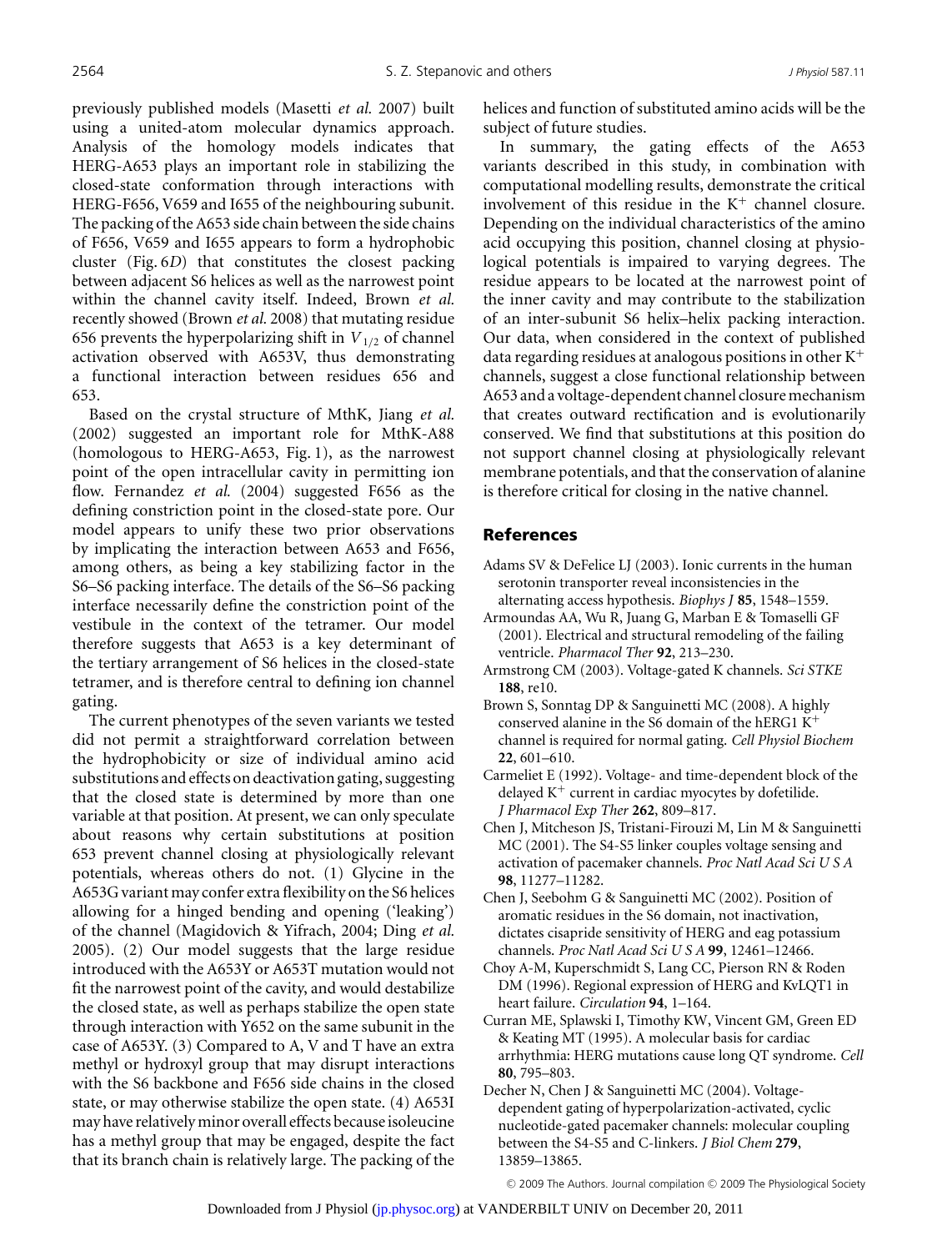Ding S, Ingleby L, Ahern CA & Horn R (2005). Investigating the putative glycine hinge in *Shaker* potassium channel. *J Gen Physiol* **126**, 213–226.

Doyle DA, Morais Cabral J, Pfuetzner RA, Kuo A, Gulbis JM, Cohen SL, Chait BT & MacKinnon R (1998). The structure of the potassium channel: molecular basis of  $K^+$  conduction and selectivity. *Science* **280**, 69–77.

Etheridge S, Compton S, Tristani-Firouzi M & Mason J (2003). A new oral therapy for long QT syndrome: long-term oral potassium improves repolarization in patients with HERG mutations. *J Am Coll Cardiol* **42**, 1777–1782.

Fernandez D, Ghanta A, Kauffman G & Sanguinetti MC (2004). Physicochemical features of the HERG channel drug binding site. *J Biol Chem* **279**, 10120–10127.

Ficker E, Jarolimek W & Brown AM (2001). Molecular determinants of inactivation and dofetilide block in *ether a-go-go* (EAG) channels and EAG-related K<sup>+</sup> channels. *Mol Pharmacol* **60**, 1343–1348.

Ficker E, Jarolimek W, Kiehn J, Baumann A & Brown AM (1998). Molecular determinants of dofetilide block of HERG K<sup>+</sup> channels. *Circ Res* **82**, 386–395.

Flynn GE & Zagotta WN (2003). A cysteine scan of the inner vestibule of cyclic nucleotide-gated channels reveals architecture and rearrangement of the pore. *J Gen Physiol* **121**, 563–583.

Herzberg IM, Trudeau MC & Robertson GA (1998). Transfer of rapid inactivation and sensitivity to the class III antiarrhythmic drug E-4031 from HERG to M-eag channels. *J Physiol* **511**, 3–14.

Jiang Y, Lee A, Chen J, Cadene M, Chait BT & MacKinnon R (2002). The open pore conformation of potassium channels. *Nature* **417**, 523–526.

Jiang Y, Lee A, Chen J, Ruta V, Cadene M, Chait BT & MacKinnon R (2003). X-ray structure of a voltagedependent K<sup>+</sup> channel. *Nature* **423**, 33–41.

Kamiya K, Niwa R, Mitcheson S & Sanguinetti M (2006). Molecular determinants of hERG channel block. *Mol Pharmacol* **69**, 1709–1716.

Kiehn J, Lacerda AE, Wible B & Brown AM (1996). Molecular physiology and pharmacology of HERG. Single-channel currents and block by dofetilide. *Circulation* **94**, 2572–2579.

Kupershmidt S, Yang IC, Hayashi K, Wei J, Chanthaphaychith S, Petersen CI, Johns DC, George Jr AL, Roden DM & Balser JR (2003). I<sub>Kr</sub> drug response is modulated by *KCR1* in transfected cardiac and noncardiac cell lines. *FASEB J* **17**, 2263–2265.

Lees-Miller JP, Duan Y, Teng GQ & Duff HJ (2000). Molecular determinant of high-affinity dofetilide binding to HERG1 expressed in *Xenopus* oocytes: involvement of S6 sites. *Mol Pharmacol* **57**, 367–374.

Lippiat JD, Standen NB & Davies NW (2000). A residue in the intracellular vestibule of the pore is critical for gating and permeation in Ca<sup>2</sup>+-activated K<sup>+</sup> (BKCa) channels. *J Physiol* **529**, 131–138.

Long SB, Campbell EB & MacKinnon R (2005*a*). Crystal structure of a mammalian voltage-dependent *Shaker* family K<sup>+</sup> channel. *Science* **309**, 897–903.

Long SB, Campbell EB & MacKinnon R (2005*b*). Voltage sensor of Kv1.2: structural basis of electromechanical coupling. *Science* **309**, 903–908.

- Lu Z, Klem AM & Ramu Y (2001). Ion conduction pore is conserved among potassium channels. *Nature* **413**, 809–813.
- Lu Z, Klem AM & Ramu Y (2002). Coupling between voltage sensors and activation gate in voltage-gated  $K^+$  channels. *J Gen Physiol* **120**, 663–676.

Magidovich E & Yifrach O (2004). Conserved gating hinge in ligand- and voltage-dependent K<sup>+</sup> channels. *Biochemistry* **43**, 13242–13247.

Masetti M, Cavalli A & Recanatini M (2007). Modeling the hERG potassium channel in a phospholipid bilayer: Molecular dynamics and drug docking studies. *J Comput Chem* **29**, 795–808.

Mitcheson J, Perry M, Stansfeld P, Sanguinetti M, Witchel H & Hancox J (2005). Structural determinants for high-affinity block of hERG potassium channels. *Novartis Found Symp* **266**, 136–150.

Mitcheson JS, Chen J, Lin M, Culberson C & Sanguinetti MC (2000). A structural basis for drug-induced long QT syndrome. *Proc Natl Acad Sci U S A* **97**, 12329–12333.

Petersen CI, McFarland TR, Stepanovic SZ, Yang P, Reiner DJ, Hayashi K, George AL, Roden DM, Thomas JH & Balser JR (2004). *In vivo* identification of genes that modify ether-a-go-go-related gene activity in *Caenorhabditis elegans* may also affect human cardiac arrhythmia. *Proc Natl Acad Sci U S A* **101**, 11773–11778.

Pettersen EF, Goddard TD, Huang CC, Couch GS, Greenblatt DM, Meng EC & Ferrin TE (2004). UCSF Chimera – a visualization system for exploratory research and analysis. *J Comput Chem* **25**, 1605–1612.

Pischalnikova AV & Sokolova OS (2009). The domain and conformational organization in potassium voltage-gated ion channels. *J Neuroimmune Pharmacol* **4**, 71–82

Roden DM & Spooner PM (1999). Inherited long QT syndromes: a paradigm for understanding arrhythmogenesis. *J Cardiovasc Electrophysiol* **10**, 1664–1683.

- Roden DM & Viswanathan PC (2005). Genetics of acquired long QT syndrome. *J Clin Invest* **115**, 2025–2032.
- Roden DM, Balser JR, George AL Jr & Anderson ME (2002). Cardiac ion channels. *Annu Rev Physiol* **64**, 431–475.

Rohl CA, Strauss CE, Chivian D & Baker D (2004). Modeling structurally variable regions in homologous proteins with rosetta. *Proteins* **55**, 656–677.

Sanguinetti MC, Jiang C, Curran ME & Keating MT (1995). A mechanistic link between an inherited and an acquired cardiac arrhythmia:  $HERG$  encodes the  $I_{Kr}$  potassium channel. *Cell* **81**, 299–307.

Smith JA, Vanoye CG, George AL Jr, Meiler J & Sanders CR (2007). Structural models for the KCNQ1 voltage-gated potassium channel. *Biochemistry* **46**, 14141–14152.

Smith PL, Baukrowitz T & Yellen G (1996). The inward rectification mechanism of the HERG cardiac potassium channel. *Nature* **379**, 833–836.

Snyders DJ & Chaudhary A (1996). High affinity open channel block by dofetilide of HERG expressed in a human cell line. *Mol Pharmacol* **49**, 949–955.

Spector PS, Curran ME, Keating MT & Sanguinetti MC (1996). Class III antiarrhythmic drugs block HERG, a human cardiac delayed rectifier  $K^+$  channel. Open-channel block by methanesulfonanilides. *Circ Res* **78**, 499–503.

© 2009 The Authors. Journal compilation © 2009 The Physiological Society